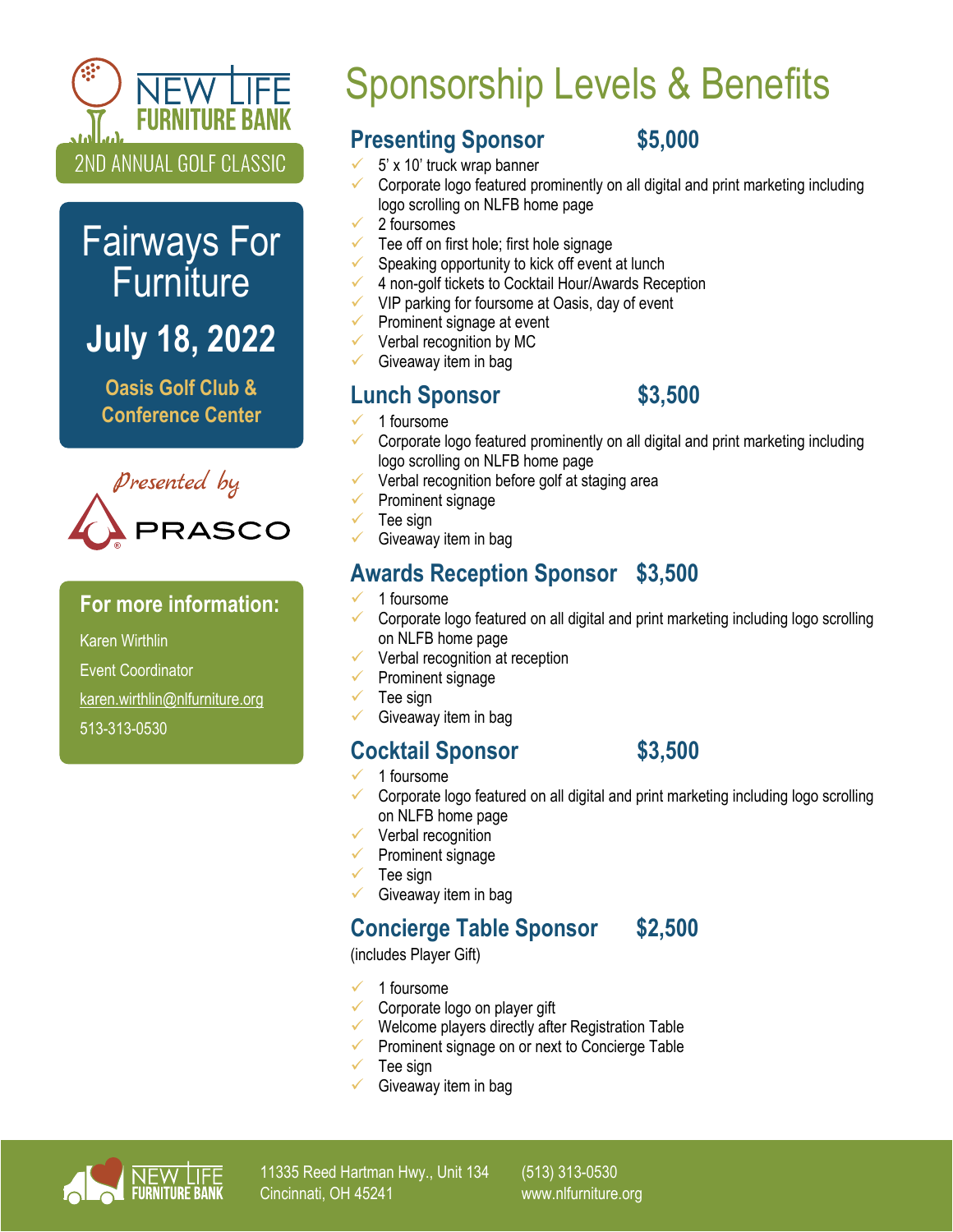

# Fairways For **Furniture**

**July 18, 2022**

**Oasis Golf Club & Conference Center**



#### **For more information:**

Karen Wirthlin

Event Coordinator

[karen.wirthlin@nlfurniture.org](mailto:karen.wirthlin@nlfurniture.org)

513-313-0530

## **Registration Table Sponsor \$2,500**

- 1 foursome
- Prominent signage on or next to Registration Table
- Opportunity to provide player gift bag with corporate log (you provide)
- Corporate logo include in signage and website marketing
- Tee sign
- Giveaway item in bag

### **Beverage Cart Sponsor \$2,000**

- 1 foursome
- Prominent signage on beverage cart(s)
- Corporate logo included in signage and website marketing
- Giveaway item in bag

### **Putting Contest Sponsor \$2,000**

- 1 foursome
	- Prominent signage near putting contest
- Corporate logo included in signage and website marketing
- Giveaway item in bag

### **Driving Range Sponsor \$2,000**

- 1 foursome
- Prominent signage near driving range
- Corporate logo included in signage and website marketing
- Giveaway item in bag

#### Golf Ball Sponsor \$1,750

- 1 foursome
- Corporate logo on pack of golf balls for players
- Corporate logo included in signage and website marketing

### **Jake The Cannon Man \$1,500**

- Prominent signage on Cannon hole
- Corporate logo include in signage and website marketing
- Giveaway item in bag

### **Corporate Sponsor**

- 1 foursome
- 1 tee sign
- Corporate logo included in signage and website marketing

### **Hole In One Sponsor \$750**

- Prominent signage on HIO hole
- Verbal recognition at lunch
- Corporate logo included in signage and website marketing

## **Closest to Pin \$750**

- Contest signage
- Corporate logo included in signage and website marketing



11335 Reed Hartman Hwy., Unit 134 Cincinnati, OH 45241

(513) 313-0530 www.nlfurniture.org



**(\$1200 after 4/15/22)**